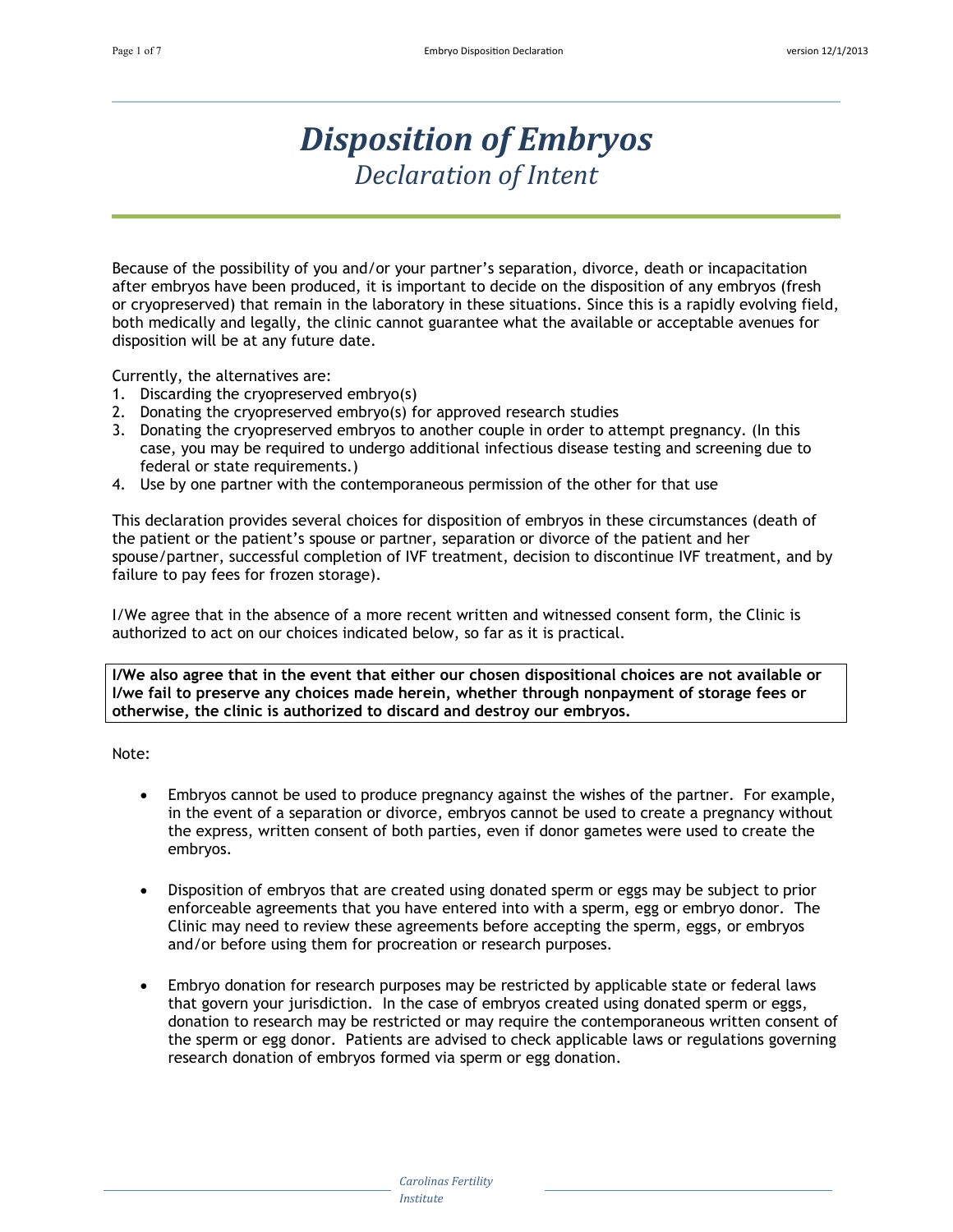- Embryo donation to achieve a pregnancy is regulated by the FDA (U.S. Food and Drug Administration), as well as state laws, as donated tissue. Certain screening and testing of the persons providing the sperm and eggs are required before donation can occur.
- You are free to revise the choices you indicate here at any time by completing another form and having it notarized.
- Your wills should also include your wishes on disposition of the embryos and be consistent with this consent form. Any discrepancies will need to be resolved by court decree.
- Please check the appropriate box in each section to delineate your wishes and initial the bottom of each page.

### **Death of Patient**

In the event the patient dies prior to use of all the embryos, I/we agree that the embryos should be disposed of in the following manner (check only one box):

 Award to patient's spouse or partner, which gives complete control for any purpose, including implantation, donation for research, or destruction. This may entail maintaining the embryos in storage, and the fees and other payments due the clinic for these cryopreservation services.

 Donate to another couple or individual for reproductive purposes. This may entail maintaining the embryos in storage, and the fees and other payments due the clinic for these cryopreservation services. If you wish, you may designate a couple or individual to receive the embryos. In the event the designated couple or individual is unable or unwilling to accept the embryos, the clinic will control the donation.

| Please donate to: | Name<br>Address    |  |
|-------------------|--------------------|--|
|                   | Telephone<br>Email |  |

**Special note for embryos created with gamete donors**: If your embryos were formed using gametes (eggs or sperm) from a known third-party donor, your instruction to donate these embryos to another couple or individual must be consistent with and in accordance with any and all prior agreements made with the gamete donor(s). If anonymous donor gametes were used, written authorization from the gamete donor must have been obtained to use these gametes for anything other than reproduction or destruction of the embryos.

 Award for research purposes, including but not limited to embryonic stem cell research, which may result in the destruction of the embryos, but will not result in the birth of a child.

Destroy the embryos.

 $\Box$  Other disposition (please specify):  $\Box$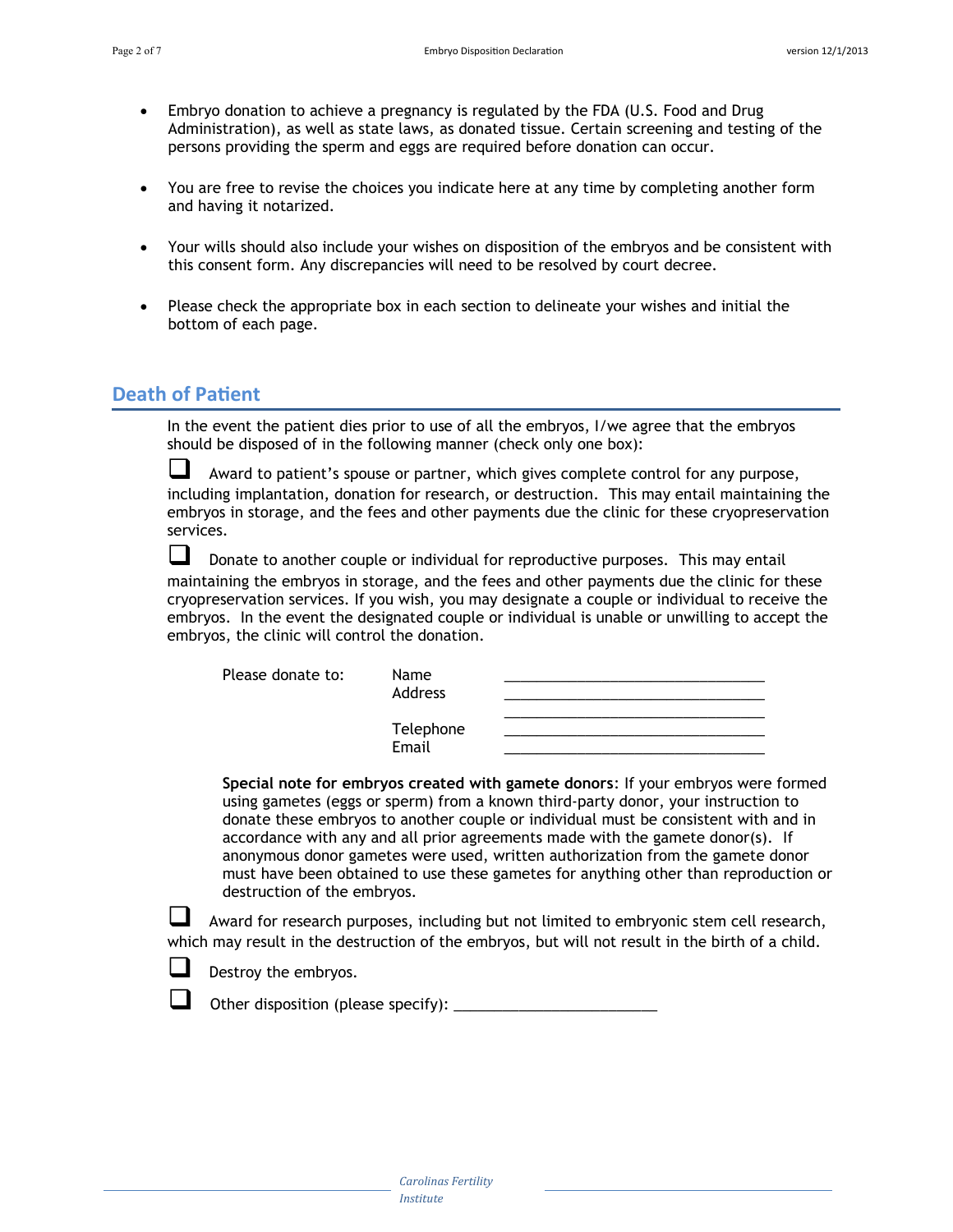### **Death of Spouse or Partner**

In the event the patient's spouse or partner dies prior to use of all the embryos, I/we agree that the embryos should be disposed of in the following manner (check one box only):

 Award to patient, which gives complete control for any purpose, including implantation, donation for research, or destruction. This may entail maintaining the embryos in storage, and the fees and other payments due the clinic for these cryopreservation services.

 Donate to another couple or individual for reproductive purposes. This may entail maintaining the embryos in storage, and the fees and other payments due the clinic for these cryopreservation services. If you wish, you may designate a couple or individual to receive the embryos. In the event the designated couple or individual is unable or unwilling to accept the embryos, the clinic will control the donation.

| Please donate to: | Name<br>Address    |  |
|-------------------|--------------------|--|
|                   | Telephone<br>Email |  |

**Special note for embryos created with gamete donors**: If your embryos were formed using gametes (eggs or sperm) from a known third-party donor, your instruction to donate these embryos to another couple or individual must be consistent with and in accordance with any and all prior agreements made with the gamete donor(s). If anonymous donor gametes were used, written authorization from the gamete donor must be obtained to use these gametes for anything other than reproduction or destruction of the embryos.

 Award for research purposes, including but not limited to embryonic stem cell research, which may result in the destruction of the embryos, but will not result in the birth of a child.

Destroy the embryos.

Other disposition (please specify):

#### **Simultaneous Death of Patient and Spouse or Partner**

In the event the patient and her spouse or partner die at the same time, prior to use of all the embryos, I/we agree that the embryos should be disposed of in the following manner (check one box only):

 Donate to another couple or individual for reproductive purposes. This may entail maintaining the embryos in storage, and the fees and other payments due the clinic for these cryopreservation services. If you wish, you may designate a couple or individual to receive the embryos. In the event the designated couple or individual is unable or unwilling to accept the embryos, the clinic will control the donation.

| Please donate to: | Name      |  |
|-------------------|-----------|--|
|                   | Address   |  |
|                   |           |  |
|                   | Telephone |  |
|                   | Email     |  |

**Special note for embryos created with gamete donors**: If your embryos were formed using gametes (eggs or sperm) from a known third-party donor, your instruction to donate these embryos to another couple or individual must be consistent with and in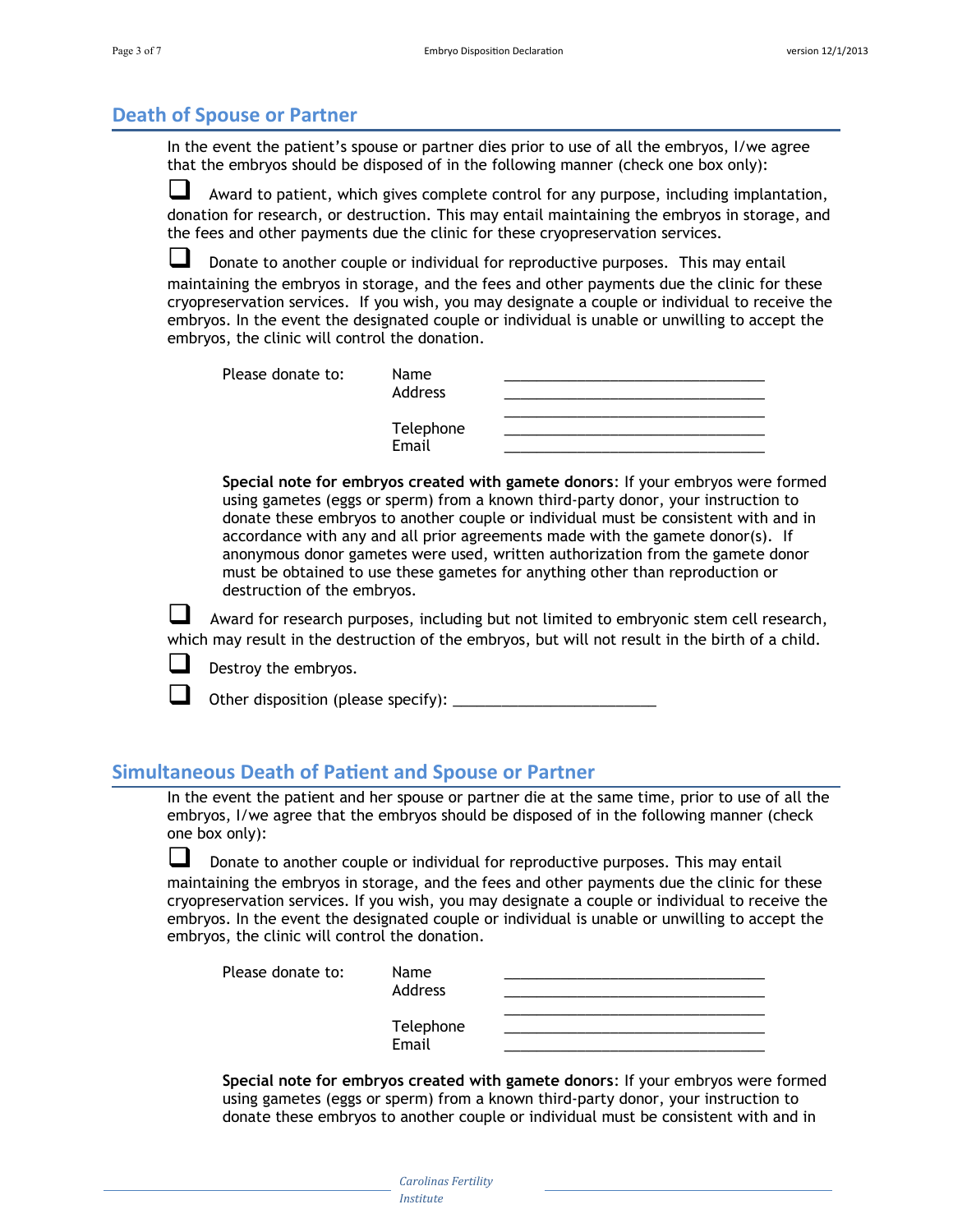accordance with any and all prior agreements made with the gamete donor(s). If anonymous donor gametes were used, written authorization from the gamete donor must be obtained to use these gametes for anything other than reproduction or destruction of the embryos.

 Award for research purposes, including but not limited to embryonic stem cell research, which may result in the destruction of the embryos, but will not result in the birth of a child.



Destroy the embryos.

Other disposition (please specify): \_\_\_\_\_\_\_\_\_\_\_\_\_\_\_\_\_\_\_\_\_\_\_\_\_

#### **Divorce or Dissolution of Relationship**

In the event the patient and her spouse are divorced or the patient and her partner dissolve their relationship, I/we agree that the embryos should be disposed of in the following manner (check one box only):

 A court decree and/or settlement agreement will be presented to the Clinic directing use to achieve a pregnancy in one of us or donation to another couple for that purpose.

 Award for research purposes, including but not limited to embryonic stem cell research, which may result in the destruction of the embryos, but will not result in the birth of a child.



Destroy the embryos.

#### **Discontinuation of IVF Treatment**

In the event the patient and her spouse or partner mutually agree to discontinue IVF treatment as a couple, I/we agree that any embryos should be disposed of in the following manner (check one box only):

 Award to patient, which gives complete control for any purpose, including implantation, donation for research, or destruction. This may entail maintaining the embryos in storage, and the fees and other payments due the clinic for these cryopreservation services.

 $\Box$  Award to spouse or partner, which gives complete control for any purpose, including implantation, donation for research, or destruction. This may entail maintaining the embryos in storage, and the fees and other payments due the clinic for these cryopreservation services.

 Donate to another couple or individual for reproductive purposes. If you wish, you may designate a couple or individual to receive the embryos. In the event the designated couple or individual is unable or unwilling to accept the frozen embryos, the clinic will control the donation.

| Please donate to: |  |
|-------------------|--|
|-------------------|--|

| Please donate to: | Name<br>Address    |  |
|-------------------|--------------------|--|
|                   | Telephone<br>Email |  |

**Special note for embryos created with gamete donors**: If your embryos were formed using gametes (eggs or sperm) from a known third-party donor, your instruction to donate these embryos to another couple or individual must be consistent with and in accordance with any and all prior agreements made with the gamete donor(s). If anonymous donor gametes were used, written authorization from the gamete donor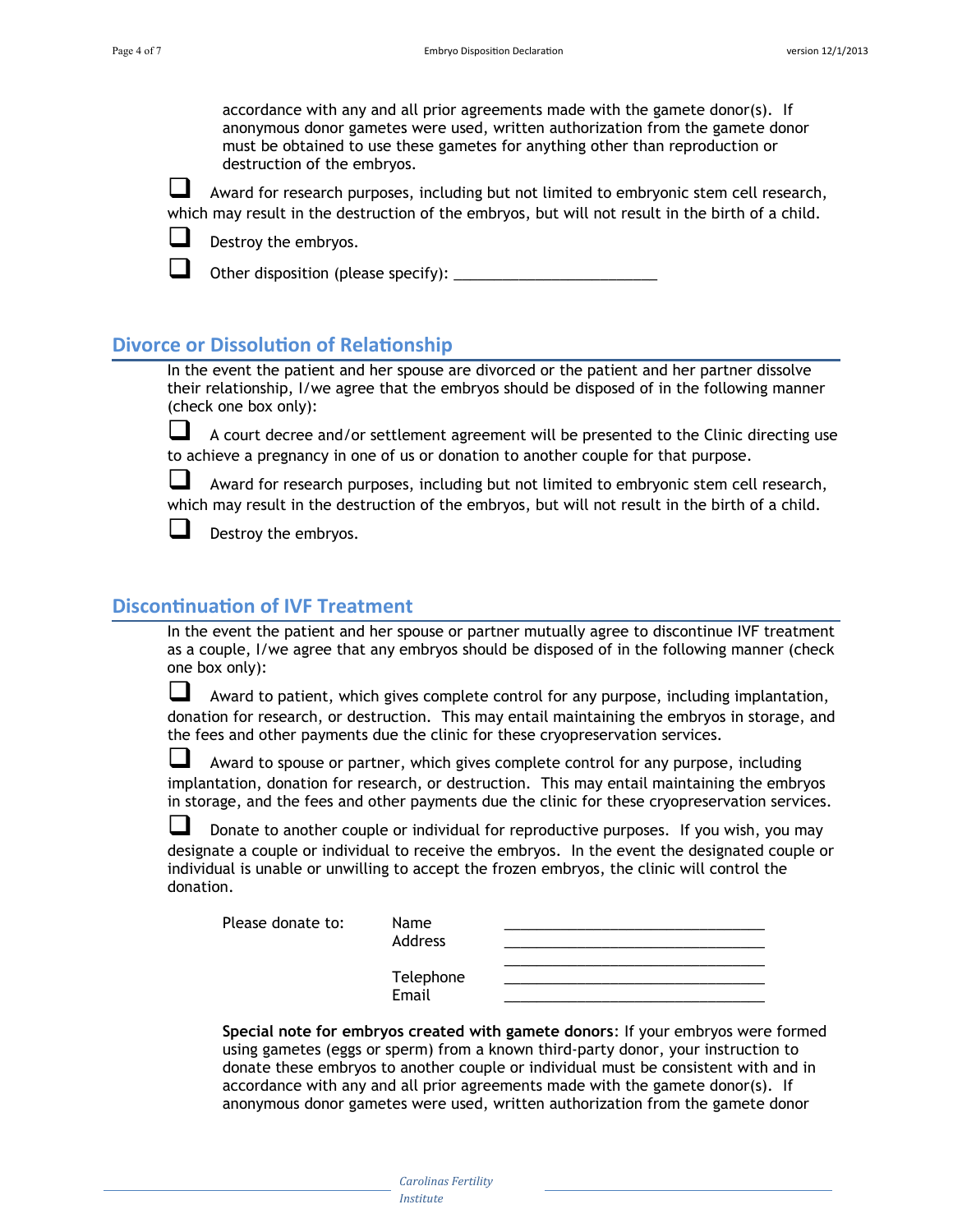must be obtained to use these gametes for anything other than reproduction or destruction of the embryos.

 Award for research purposes, including but not limited to embryonic stem cell research, which may result in the destruction of the embryos, but will not result in the birth of a child.

Destroy the embryos.

Other disposition (please specify): \_\_\_\_\_\_\_\_\_\_\_\_\_\_\_\_\_\_\_\_\_\_\_\_\_

## **Nonpayment of Cryopreservation Storage Fees**

Maintaining embryo(s) in a frozen state is labor intensive and expensive. There are fees associated with freezing and maintaining cryopreserved embryo(s). Patients/couples who have frozen embryo(s) must remain in contact with the clinic on an annual basis in order to inform the clinic of their wishes as well as to pay fees associated with the storage of their embryo(s). In situations where there is no contact with the clinic for a period of \_\_\_\_\_ years or fees associated with embryo storage have not been paid for a period of \_\_\_\_ years and the clinic is unable to contact the patient after reasonable efforts have been made (via registered mail at last known address), the embryo(s) may be destroyed by the clinic in accordance with normal laboratory procedures and applicable law.

If I/we fail to pay the overdue storage fees within 30 days from the date of said mailing, such failure to pay constitutes my/our express authorization to the clinic to follow the disposition instructions we have elected below without further communications to or from us (check one box only):

 Award for research purposes, including but not limited to embryonic stem cell research, which may result in the destruction of the frozen embryos, but will not result in the birth of a child.



Destroy the frozen embryos.

## **Time-Limited Storage of Embryos**

The Clinic will only maintain cryopreserved embryos for a period of \_\_\_\_\_ years. After that time, I/we elect (check one box only):

 Award for research purposes, including but not limited to embryonic stem cell research, which may result in the destruction of the frozen embryos, but will not result in the birth of a child.



Destroy the frozen embryos.



Transfer to a storage facility at our expense.

## **Age-Limited Storage of Embryos**

I/We understand that the Clinic will not transfer embryos into any woman to produce a pregnancy after age \_\_\_\_\_ years. After this age, I/we elect (check one box only):

 Transfer embryos into one of us that has not reached that age, or into a gestational carrier.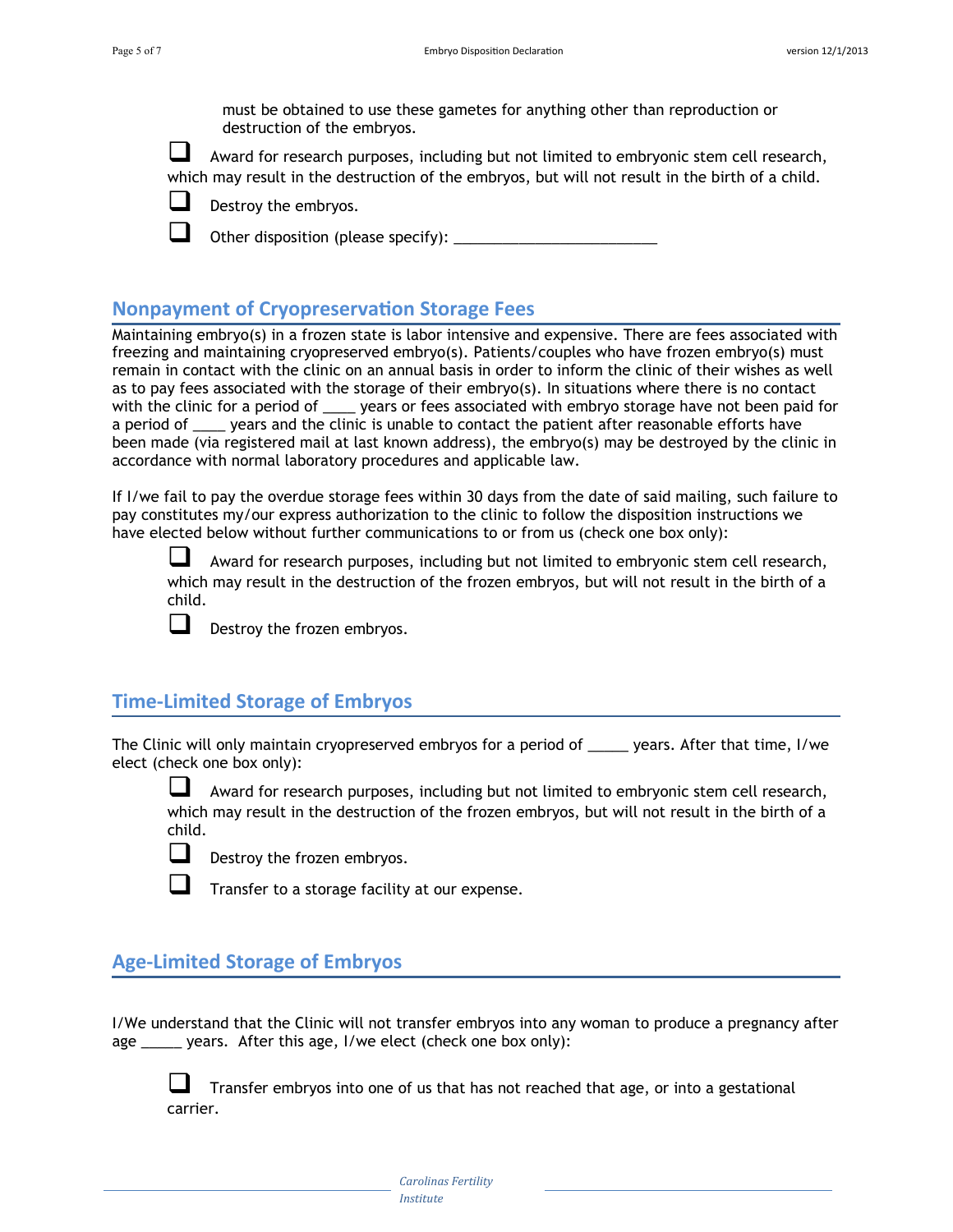Award for research purposes, including but not limited to embryonic stem cell research, which may result in the destruction of the frozen embryos, but will not result in the birth of a child.



 $\Box$  Destroy the frozen embryos.



 $\Box$  Transfer to a storage facility at our expense.

 $\Box$  Donate the cryopreserved embryos to another couple for reproductive purposes.

## **Donation of Frozen Embryos for Research Purposes**

If you selected the option "award for research purposes" under any of the preceding circumstances, as a donor of human embryos to research, including but not limited to stem cell research, you should be aware of the following:

- Donating embryo(s) for research may not be possible or may be restricted by law. While efforts will be made to abide by your wishes, no guarantees can be given that embryo(s) will be used<br>for research or donated to another couple. In these instances, if after vears no recipient for research or donated to another couple. In these instances, if after or research project can be found, or your embryos are not eligible, your embryo(s) will be destroyed and discarded by the lab in accordance with laboratory procedures and applicable laws.
- The embryos may be used to derive human pluripotent stem cells for research and the cells may be used, at some future time, for human transplantation research.
- All identifiers associated with the embryos will be removed prior to the derivation of human pluripotent stem cells.
- Donors to research will not receive any information about subsequent testing on the embryo or the derived human pluripotent cells.
- Derived cells or cell lines, with all identifiers removed, may be kept for many years.
- It is possible the donated material may have commercial potential, but the donor will receive no financial or other benefit from any future commercial development.
- Human pluripotent stem cell research is not intended to provide direct medical benefit to the embryo donor.
- Donated embryos will not be transferred to a woman's uterus, nor will the embryos survive the human pluripotent stem cell derivation process. Embryos will be handled respectfully, as is appropriate for all human tissue used in research.
- If the donated embryos were formed with gametes (eggs or sperm) from someone other than the patient and her spouse or partner (those who sign this document), the gamete donor(s) may be required to provide a signed, written consent for use of the resulting embryos for research purposes.

## **Legal Considerations and Legal Counsel**

The law regarding embryo cryopreservation, subsequent thaw and use, and parent-child status of any resulting child(ren) is, or may be, unsettled in the state in which either the patient, spouse, partner, or any donor currently or in the future lives, or the state in which the ART Program is located. We acknowledge that the ART Program has not given us legal advice, that we are not relying on the ART Program to give us any legal advice, and that we have been informed that we may wish to consult a lawyer who is experienced in the areas of reproductive law and embryo cryopreservation and disposition if we have any questions or concerns about the present or future status of our embryos, our individual or joint access to them, our individual or joint parental status as to any resulting child, or about any other aspect of this consent and agreement.